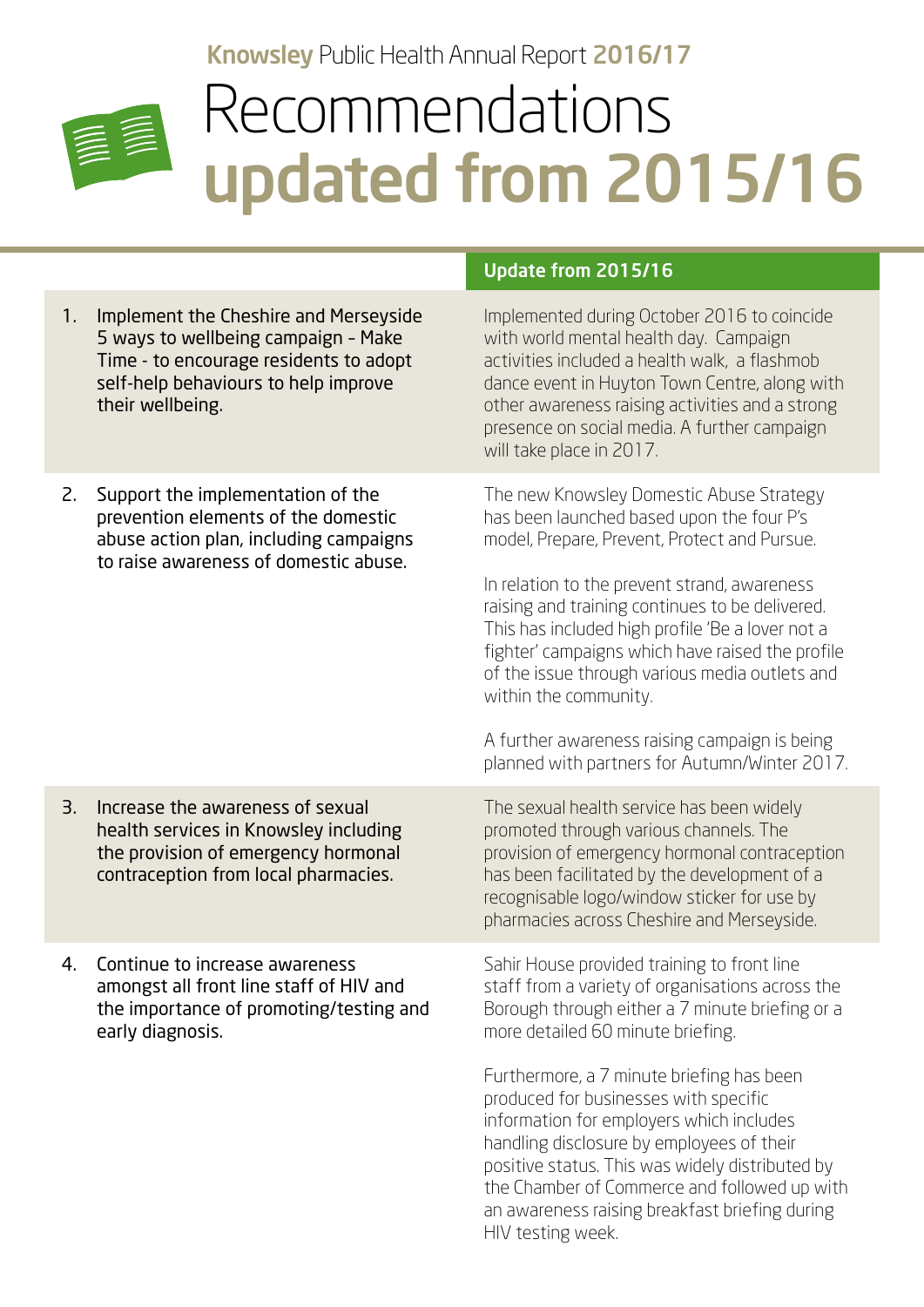|    |                                                                                                                                                                                                                                        | Update from 2015/16                                                                                                                                                                                                                                                                                                                                                                                                                                           |
|----|----------------------------------------------------------------------------------------------------------------------------------------------------------------------------------------------------------------------------------------|---------------------------------------------------------------------------------------------------------------------------------------------------------------------------------------------------------------------------------------------------------------------------------------------------------------------------------------------------------------------------------------------------------------------------------------------------------------|
| 5. | To increase recovery rates so that<br>recovery from alcohol and drug use is<br>seen as possible within the community.                                                                                                                  | The number of people recovering from drug and<br>alcohol dependence in Knowsley has increased.                                                                                                                                                                                                                                                                                                                                                                |
| 6. | To improve access to needle exchange<br>provision, by increasing the number of<br>outlets locally.                                                                                                                                     | Training has been provided and the number of<br>pharmacies delivering needle exchange has been<br>increased from three to five, with more due to<br>come on board in the near future.                                                                                                                                                                                                                                                                         |
| 7. | To focus on reducing smoking prevalence<br>amongst pregnant women by improving<br>screening for smoking during pregnancy<br>and after delivery, and making every<br>contact count.                                                     | BabyClear is being implemented in Whiston<br>Hospital (St Helens and Knowsley Hospitals NHS<br>Trust) and Kirkby (Liverpool Women's Hospital).<br>A protocol for using combination nicotine<br>replacement therapy has been developed and<br>approved for use by the stop smoking service to                                                                                                                                                                  |
|    |                                                                                                                                                                                                                                        | improve quit rates.                                                                                                                                                                                                                                                                                                                                                                                                                                           |
| 8. | To review the local smoking cessation<br>support offer and the impact of<br>electronic cigarettes on the uptake of<br>the local stop smoking service.                                                                                  | This was not done last year. It will be part<br>of service redesign process leading to the<br>commissioning of a new stop smoking service.                                                                                                                                                                                                                                                                                                                    |
| 9. | Sign up to the Local Authority Healthy<br>Weight Declaration which would<br>underpin the plan to reduce obesity risk<br>among Knowsley residents.                                                                                      | The Healthy Weight Declaration was adopted<br>by the Council in December 2016. The agreed<br>pledges will be updated regularly throughout the<br>year with input from the relevant key partners<br>e.g. planning and regeneration.                                                                                                                                                                                                                            |
|    | 10. Provide support for adults with weight<br>problems via targeted community<br>interventions, including the provision<br>of health information and education,<br>and promotion of facilities to improve<br>physical activity levels. | A new Healthy Knowsley Service was<br>commissioned in April 2017 which offers a<br>single point of access. Services offered include;<br>a tier 2 weight management option, physical<br>activity offer, making every contact count<br>training (MECC), primary school aged children<br>and families programme and one-to-one support<br>from lifestyle advisors.<br>An extensive campaigns plan also supports<br>the delivery of health promotion education to |
|    |                                                                                                                                                                                                                                        | encourage behaviour change.                                                                                                                                                                                                                                                                                                                                                                                                                                   |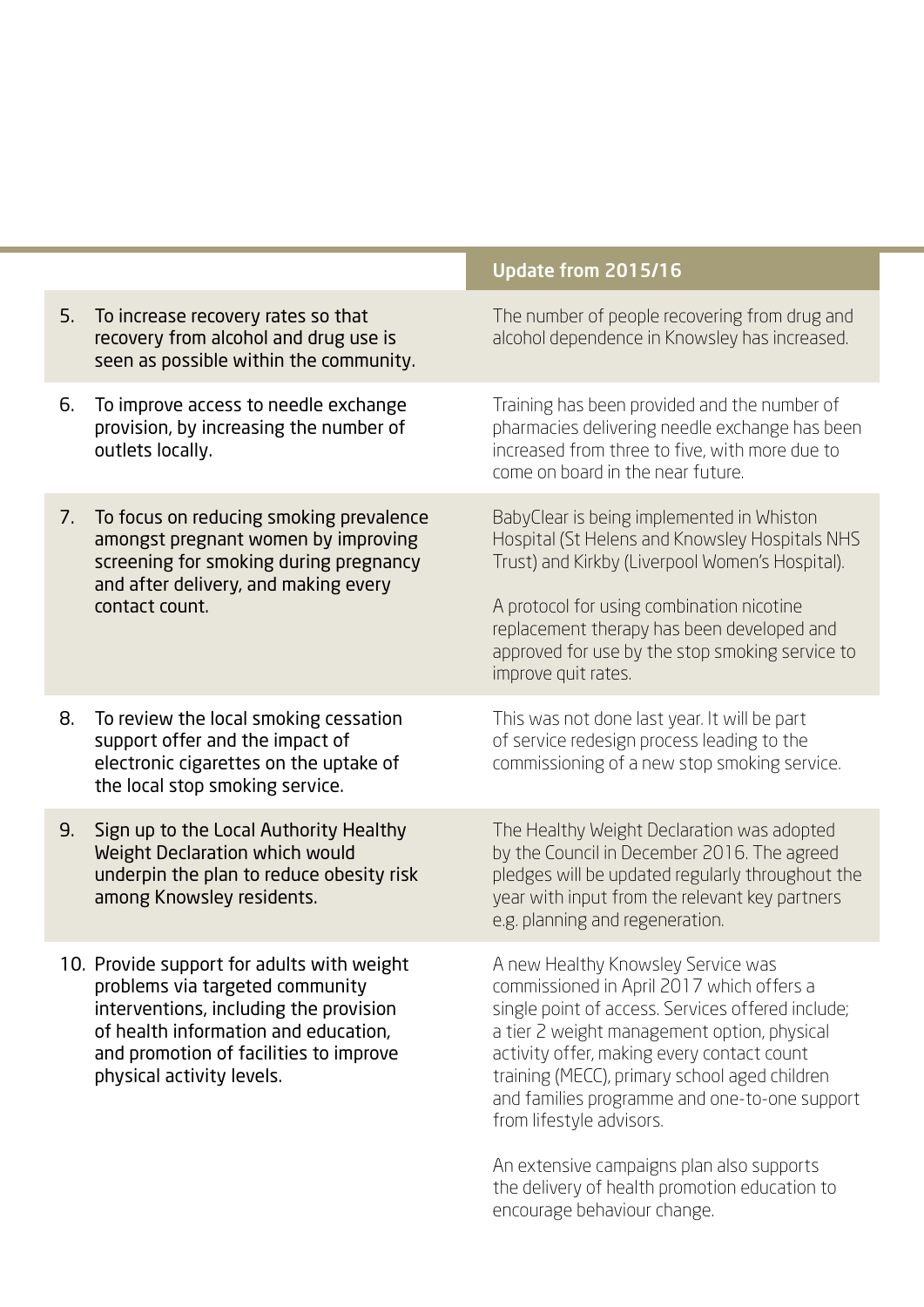|                                                                                                                                                                                                                   | Update from 2015/16                                                                                                                                                                                                                                                                                                                                                                                                 |
|-------------------------------------------------------------------------------------------------------------------------------------------------------------------------------------------------------------------|---------------------------------------------------------------------------------------------------------------------------------------------------------------------------------------------------------------------------------------------------------------------------------------------------------------------------------------------------------------------------------------------------------------------|
| 11. Recommission specialist obesity service<br>to focus on providing evidence-based<br>interventions to support those in<br>greatest need.                                                                        | A new tier 3 specialist weight management<br>service was commissioned in October 2016 for<br>adults and children.                                                                                                                                                                                                                                                                                                   |
| 12. Develop and implement a cancer<br>screening action plan using available<br>data on inequalities and evidence-based<br>interventions. (CCG and NHS E)                                                          | Completed and shared with the local cancer<br>clinical reference group and Health Protection<br>Forum.                                                                                                                                                                                                                                                                                                              |
| 13. To market the local breast screening<br>service and improve access for local<br>communities and disadvantaged groups.                                                                                         | Posters developed and placed in local businesses<br>to promote the Mobile Breast Screening Unit.<br>Review being undertaken of re-positioned<br>Huyton site (Council buildings).<br>Local communication and social media used to<br>promote the importance of attending breast<br>screening.                                                                                                                        |
| 14. To strengthen partnership working<br>with GP practices and others by sharing<br>information such as uptake rates and<br>promote good practice for all three<br>cancer screening programmes.<br>(NHS E and LA) | Quarterly updates now provided to all practices<br>with uptake and best practice.                                                                                                                                                                                                                                                                                                                                   |
| 15. Increase the number of people having a<br>health check to above the 50% national<br>target.                                                                                                                   | Continued work around increasing the number of<br>health checks delivered is ongoing. The current<br>trend is consistently increasing and the local<br>uptake at the end of 2016 was 70%.                                                                                                                                                                                                                           |
| 16. Implement self-care and peer support<br>programmes which will include the<br>role of pharmacies in providing support<br>for those with asthma and COPD in<br>particular. (CCG and NHS England)                | Knowsley CCG pharmacists review and refer<br>asthma patients who are poorly controlled<br>or overuse inhalers to the local respiratory<br>team. Under an NHSE pilot, pharmacists have<br>undergone training to be able to review and<br>support asthma and COPD patients who<br>are poorly compliant with medication. Local<br>pharmacies are providing medicines use reviews<br>for both asthma and COPD patients. |